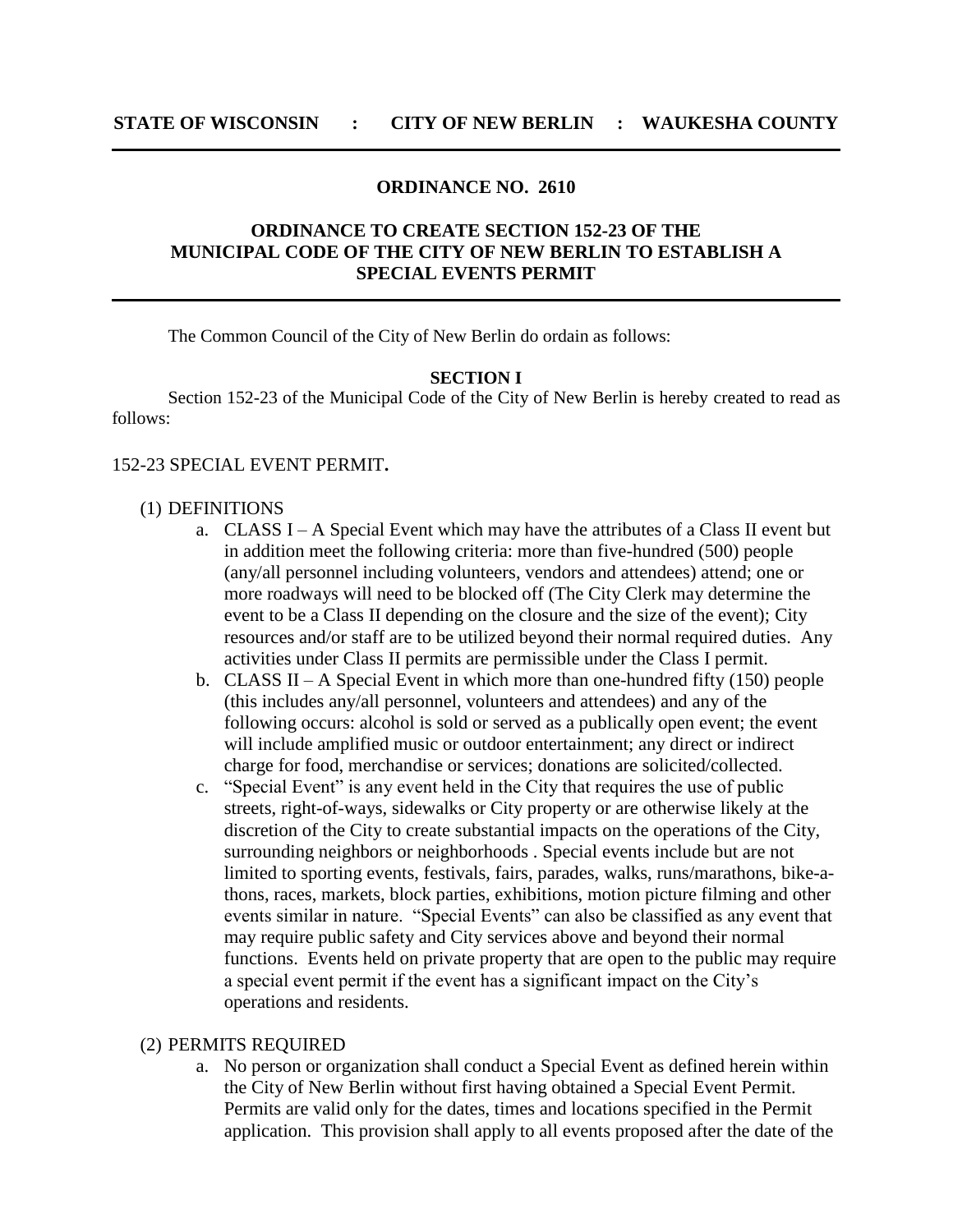adoption of this ordinance whether or not the event in question has been a reoccurring event within the City.

- b. A Park Rental permit may be required depending on the Special Event location and is available through the Recreation Department.
- c. Permits for Vendors. All vendors operating as part of a Special Event permit obtained under this section shall obtain and display a Direct Sellers Permit and abide by the provisions under Section 152-5 of the Municipal Code. Food trucks and mobile vendors are also required to obtain a Direct Sellers Permit under this section.
- d. Charitable Solicitors. All charitable solicitors operating as part of a Special Event Permit obtained under this section shall obtain and display a Charitable Solicitors Permit and abide by the provisions under Section 152-6 of the Municipal Code.
- e. Permits for Sale of Beer/Wine. The sale of beer and/or wine requires a Temporary Class "B" license available through the City Clerk's Office and there must be either a licensee or a person holding an operator's license onsite in accordance with Sections 125.17(1), 125.32(2), and 125.68(2), Wisc. Stats.
- f. Loudspeaker Permit. Special Events containing amplified music are required to obtain a Loudspeaker Permit from the Police Department and abide by the provisions under Section 152-9 of the Municipal Code. Any variance to the hours outlined in this permit must be approved by the Common Council.
- g. Fireworks. Special Events using fireworks must obtain a permit from the Fire Department and requires Common Council approval. Fireworks Permit applicants must abide by the provisions under Section 124-12(I) of the Municipal Code.
- h. Road Closures. Special Events requiring a road closure must obtain a road closure permit from the Police Department.
- i. A zoning permit from the department of Community Development and/or the Plan Commission to the extent required under Chapter 275 of the Municipal Code
- j. Sign permit(s) shall be applied for with the department of Community Development pursuant to Municipal Code Chapter 275-61.

# (3) APPLICATION

- a. Application Requirements.
	- i. Application for a Class I Special Event Permit shall be filed with the City Clerk's office at least 90 days prior to the proposed event.( An application will not be deemed to have been filed until it is complete and contains all of the information required under this ordinance.)
	- ii. Application for a Class II Special Event Permit shall be filed with the City Clerk's office at least 45 days prior to the proposed event.
	- iii. Permit fees shall be set from time to time by resolution of the Common Council.
	- iv. The application shall include the following:
		- 1. The name, address and phone number of the person, entity or organization sponsoring the event.
		- 2. The name and address of the Special Event sponsor's contact or agent.
		- 3. The name, date, time and location of the event in question.
			- a. Special Events in residential neighborhoods may require notification of adjacent neighbors.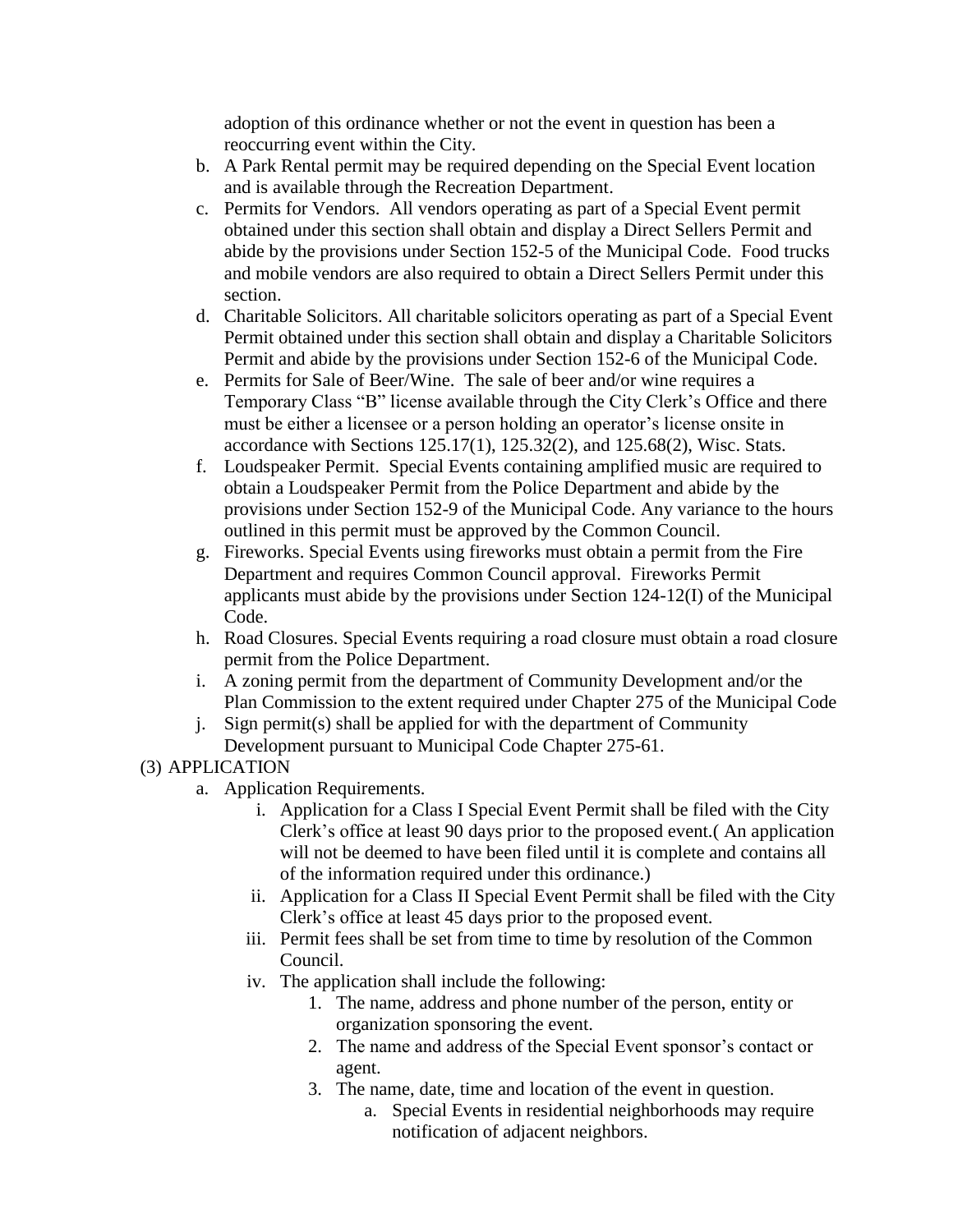- 4. A description of the event and its purpose.
- 5. The estimated maximum number of participants, spectators and vendors at the proposed event.
- 6. Whether alcohol will be sold or served at the event.
- 7. Whether food and/or merchandise will be sold at the event.
- 8. Plans and description of the following, as necessary for the event:
	- a. Amplified music or entertainment and the hours;
	- b. Fireworks;
	- c. The use of public streets or right-of-ways;
	- d. Parking size and location;
	- e. Electricity and lighting plan;
	- f. Erecting tents, canopies or temporary structures;
	- g. Temporary fencing locations;
	- h. Waste/recycling collection and disposal;
	- i. Portable restrooms and hand wash stations.
- 9. Additional items to consider:
	- a. Additional security personnel;
	- b. Emergency plan for inclement weather;
	- c. Potable water for consumption on site;
	- d. Medical/first aid kits.
- 10. Certification that by signing the application, the applicant is authorized to act on behalf of the event sponsor(s).
- 11. Applicant's acknowledgement that by signing and submitting the application they accept and comply with the provisions of Section 152-23(4).
- b. Application Process.
	- i. Upon receipt of an application for a permit, the City Clerk shall immediately distribute the complete application to the following departments for review: Police, Fire, Buildings & Grounds, Recreation, Community Development and Streets. Department review and comments shall be returned to the City Clerk within fifteen (15) days of distribution of the application.
	- ii. Permit Review.
		- 1. The City Clerk shall review all comments and recommendations provided by the Departments and determine if the event requires Board or Commission approvals. The City Clerk will follow up with the applicant to ensure the appropriate licenses and permits are obtained for the event.
		- 2. The Department of Community Development will review applications to determine if a temporary use permit may be required according to section 275of the Municipal Code. Additionally, Plan Commission or the Community Development Authority approval may be required for an event that is not customarily a permitted use under the current zoning of the property.
		- 3. The City Clerk will send any permits that pertain to the sale of alcohol, merchandise, or food on City property to the Parks, Buildings and Grounds Commission for approval.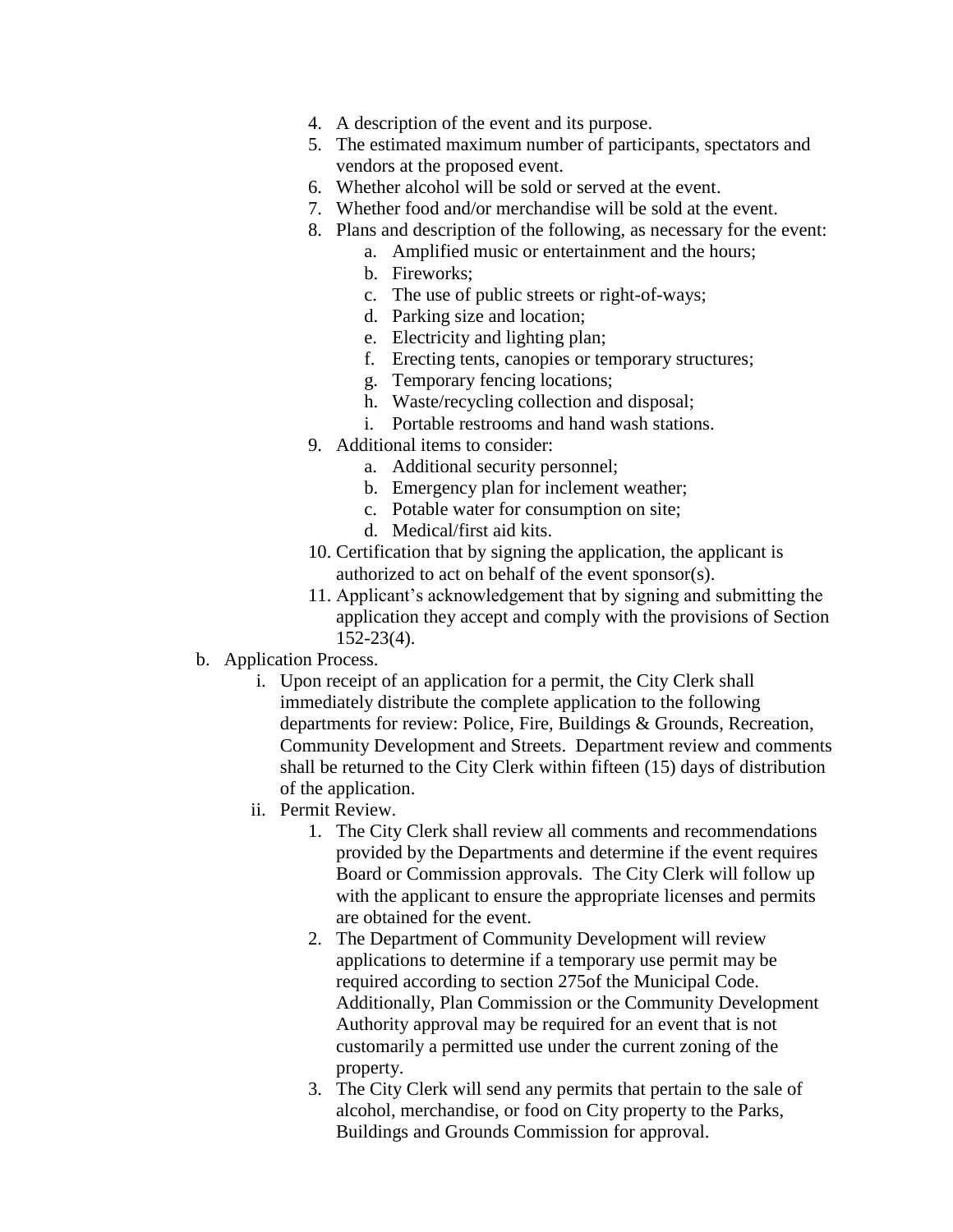- 4. Common Council approval may be required depending on the size and scope of the special event.
- 5. The City Clerk will issue or deny the permit dependent on whether the applicant has fulfilled the requirements as set forth by the Departments and, if applicable, the boards and commissions.

# (4) PERMIT CONDITIONS

- a. Liability Insurance. The group sponsoring the event is required to supply the City with a Certificate of Liability Insurance at least thirty (30) days prior to the event. The Certificate shall be written on a per occurrence basis and while the amount of coverage will vary depending on the size and nature of the event, the minimum coverage required by the City is \$1,000,000.00 and \$2,000,000.00 in the aggregate. The City also requires evidence of a Policy Endorsement naming the City of New Berlin and any and all of its officers and employees as an Additional Insured on a primary and non-contributory basis. The City Clerk may waive the insurance requirement depending on the size and scope of the event.
- b. Indemnification. The applicant and Event Sponsor(s) shall agree to hold the City, its officers, employees, agents and contractors harmless against all claims, liability, loss, damage or expense (including but not limited to actual attorney's fees) incurred by the City for any damage or injury to person or property caused by or resulting directly or indirectly from the activities for which the permit is granted. Any change to coverage requires City approval.
- c. City Services. All requests by the applicants for City services must be made at the time of application. The applicant shall be responsible for reimbursement to the City for any city personnel, services, equipment, and facilities provided for the Special Event. Reimbursement costs shall be calculated to include wages, overtime and fringe benefits and is due within thirty (30) days of receipt of invoice. The City reserves the right to require full or partial payment of estimated costs in advance. All permit, signage and barricade costs are due prior to the special event.
- d. Cleaning/Damage Deposit. The applicant may be required to submit to the City a deposit of \$200 for a Class I event depending on the size and number of attendees. The deposit will be refunded to the applicant after an inspection of the premises is conducted and the City determines there is no loss or cleaning costs. The applicant shall be fully responsible for necessary cleanup associated with the permitted event, which must be completed no later than twelve hours after the conclusion of the event. The City reserves the right to retain the entire deposit if cleanup is not satisfactorily completed in the timeframe specified.
- e. Site Requirements.
	- i. All tents, canopies or temporary structures over 120 square feet require Community Development Department approval and must apply for a permit with the Fire Department.
	- ii. Electricity requirements will be reviewed by the Community Development Department's Inspection Services to determine if an inspection is needed. Electric service must meet all City of New Berlin code requirements.
	- iii. Attendees and staffing shall not exceed the maximum number, which can reasonably attend at the location of the Special Event.
	- iv. It is the responsibility of the Special Event Sponsor for arranging any inspections required to meet these standards or requirements prior to the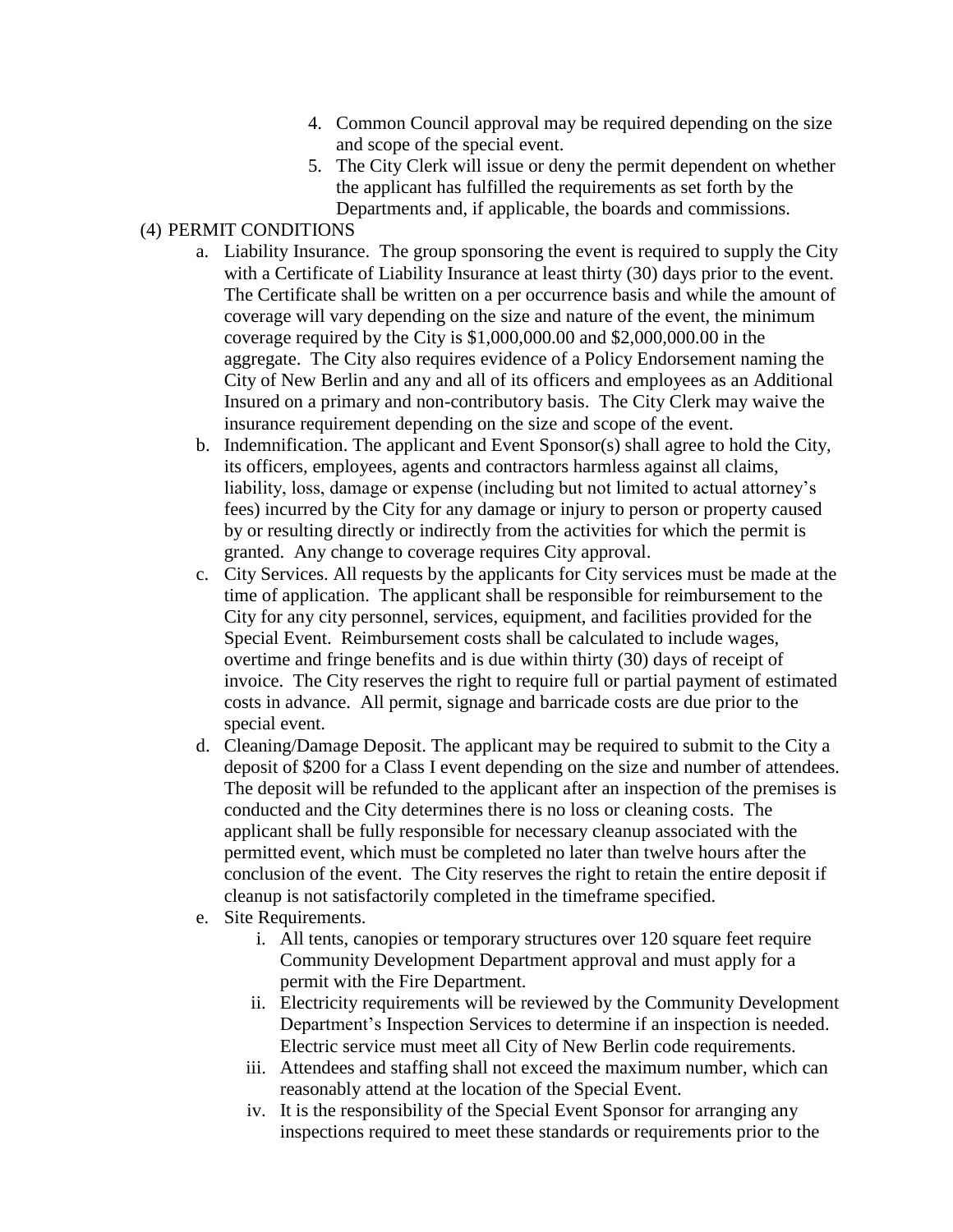event. . Any fees for such inspections shall be the responsibility of y the Special Event Sponsor.

f. Notification to Residents. The City may require that the permit holder provide written notice fifteen (15) days in advance of the Special Event to any property owners or tenants as determined during the City Departments' review. Notice shall, include the type of event, name of the Special Event sponsor(s), date, time and location, Event Coordinator's name and contact information during the event.

## (5) TERMINATION OF AN EVENT

The City reserves the right to shut down a special event that is in progress if it is deemed a public safety hazard and/or public nuisance by Police Services and/or Fire Department and/or there is a violation of City Ordinances, State Statutes or the terms of the Applicant's permit. The City Clerk and/or his/her designee may revoke an approved Special Event Permit. Note: there are also revocation, enforcement and penalties provided for in Article X in Section 275-66, 67, 68, and 69. If the zoning permit / temporary use permit is revoked their ceases to be an event.

## (6) DENIAL OF PERMIT

.

- a. The event will disrupt traffic within the City beyond practical solution.
- b. The event will create a likelihood of endangering the public.
- c. The event will interfere with access to emergency services.
- d. The location or time of the Special Event will cause undue hardship or excessive noise levels to adjacent businesses or residents.
- e. The event will require the diversion of City resources that would unreasonably affect the maintenance of regular City service levels.
- f. The application contains incomplete or false information.
- g. The application fails to provide proof of insurance when required.
- h. Inadequate provision for garbage or debris removal.
- i. Inadequate provision of temporary restroom facilities.
- j. Inadequate provisions for parking.
- k. A denial of a permit by the Parks Buildings and Grounds Commission where the event is no longer viable.
- l. A denial of a temporary use permit by the Department of Community Development or the Plan Commission/Community Development Authority.
- m. Applicant fails to submit the required fees and/or deposit.

### **SECTION II**

The several sections of this Ordinance shall be considered severable. If any section shall be considered by a court of competent jurisdiction to be invalid, such decision shall not affect the validity of the other portions of the Ordinance.

### **SECTION III**

This Ordinance shall take effect upon passage and publication as approved by law, and the City Clerk shall so amend the Code of Ordinances of the City of New Berlin and shall indicate the date and number of this ordinance therein.